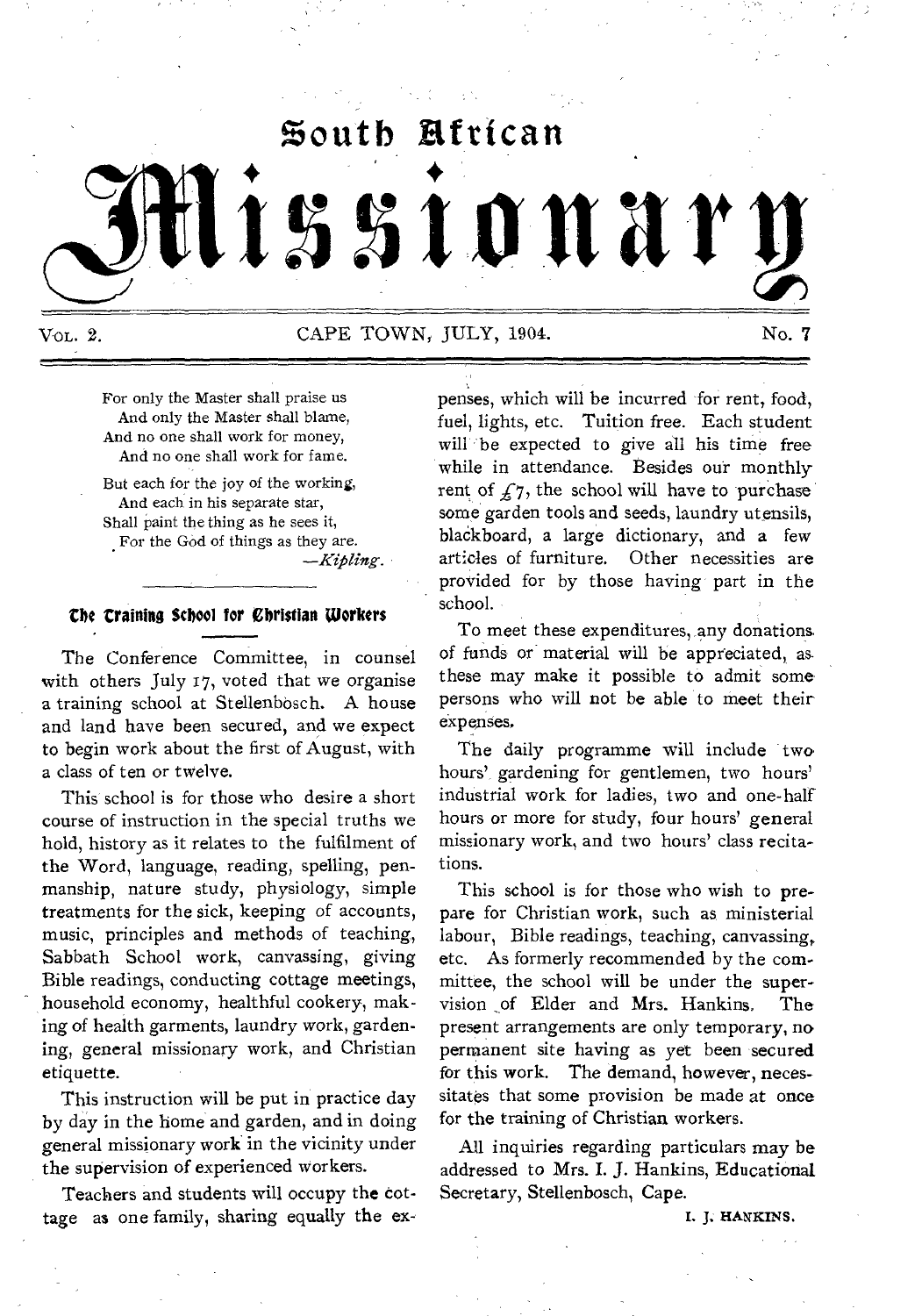#### flew testament training School

TEACHER.—Jesus.

PUPILS.—Twelve disciples.

LOCATION.—Any where,—mountain, seaside, or open field.

FActuriEs.—Word of God, the Spirit, and nature.

OBJECT.—The giving of the gospel.

#### THE TEACHER

Jesus was not educated in the synagogue schools, or in the schools of the rabbis ; nevertheless Paul declared that in Him are all the "treasures of wisdom and knowledge." Nicodemus also recognised Him as a "teacher sent from God." The Jews, however, could not account for his knowledge, and they said, "How knoweth this man letters, having never learned ?" Jesus explained the matter when he said, "I do nothing of myself; but as my Father hath taught me, I speak these things." He was original, obtaining wisdom direct from heaven, and so the people spoke truthfully when they said, "Never man spake as this man."

In His teaching, Christ did not adopt the formal and complicated methods of the rabbis. He made every subject simple, plain, and pointed, dealing not with the abstract, but with the concrete, illustrating from nature, and by the use of parables. His teaching was with authority and with power, and the people wondered at His gracious words.

As a teacher, Christ was practical, meeting the needs of the people in all their varied circumstances. He filled the nets of the unsuccessful fishermen, stilled the tempest to calm their fears, made wine for the feast, provided food for the waiting multitudes, comforted the sorrowing, healed the sick, patiently explained spiritual truths, and answered all sincere inquiries. In fact, no one ever sought his help or advice in vain.

In character, the great Teacher was sympathetic and loving, patient and forgiving, unselfish and without worldly interests, sinless but not exclusive, having perfect faith in His mission, and in the power given Him by His Father to accomplish it.

#### THE PUPILS

Christ chose His pupils from among the common people, and they resigned every worldy interest to follow Him. James and John left their nets and their father. Poor old man ! I wonder what he thought when he saw those stalwart sons giving up their work to follow a stranger. And, Peter's wife, what became of her ? Perhaps she went home to her mother for a time, for you remember the disciples took dinner at her home one day after Christ healed her of a fever.

No doubt Christ's selection of followers was much criticised by the proud Pharisees. And those twelve men were a strange lot,—ignorant fishermen, a tax collector, a political zealot, and a traitor. Impetuosity, worldly ambition, self-conceit, intolerance, bigotry, covetousness, skepticism, were all to be found in the character of those men ; but with all, was an earnest desire for true wisdom, and a great love for Him whose word was to them life eternal.

#### DURING TRAINING

Christ's pupils were under His personal instruction for about three years. During this time they went with Him from place to place, receiving special instruction themselves, and listening to that which He gave the multitudes. They assisted Him in feeding the thousands with five loaves and two fishes ; afterward gathering up the "fragments that remained, twelve basketsful." They heard Him call the dead to life, were present when He gave sight to the blind and strength to the lame, and were near to see evil spirits obey His command. Peter, James, and John witnessed His glory at the transfiguration and His agony in Gethsemane. Precious, indeed, were these experiences, but notwithstanding them all, one of the twelve sold His Master for money, another denied Him, and all but one fled when He was brought to trial and the crucifixion.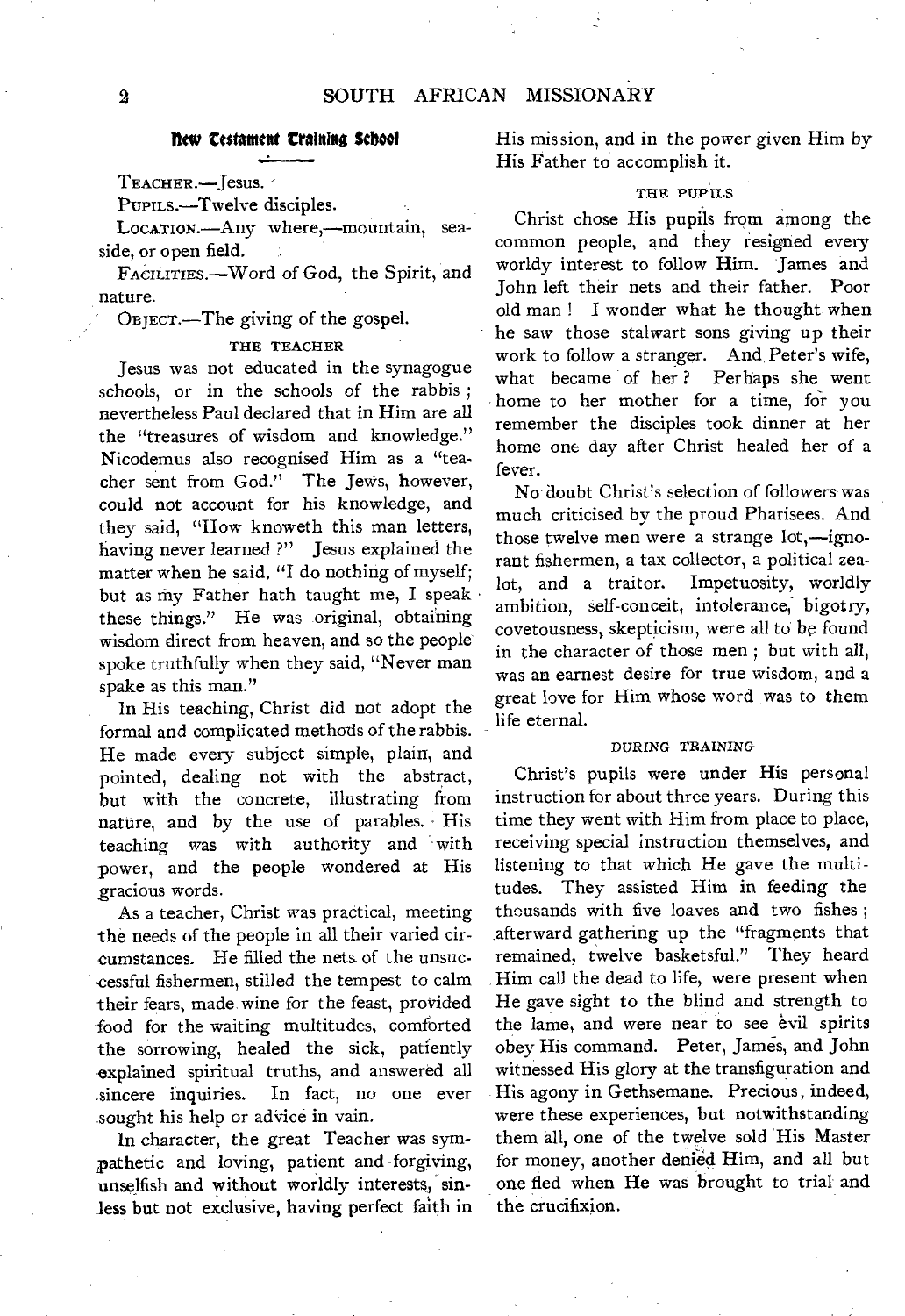#### AFTER RESULTS

After Christ's ascension, the disciples by His command, remained in Jerusalem waiting for theidescent of the Holy Spirit. It came in its fulness, and that day Peter preached a sermon that added three thousand to the church. Afterward the twelve separated, going every where according to the injunction, "Go ye into all the world, and preach the gospel to every creature." They healed the sick, raised the dead, and did many wonderful works. Nearly all suffered a martyr's death. Some wrote their experiences, and so gave us the gospels and several of the epistles. One was banished to a lonely isle, and there God opened to his view heaven itself, and the whole future history of His church upon earth, thus giving us the Revelation.

The work of those few worldly ignorant men resulted in the establishment of the Christian church. It has continued from that day until this, and out of it will be gathered the subjects for Christ's eternal kingdom. Wonderful work ! Wonderful and far reaching its results !

#### A SUPPOSITION

First, suppose Christ, in conducting His training school, had followed modern plans and methods. Would the results have been the same ?

Secondly, suppose we, in our educational work, should adopt His plans and methods, would the results be what we now see ?

May we not have the same Teacher, as capable pupils, as favourable location, and as complete facilities? Ought not our object in education to be the same ? and should not the results be more nearly the same ?

EVA MILLER HANKINS.

—Brother T. J. Francis reports that there are several Sabbath-keepers amongst the farmers in Uitenhage and adjoining districts, and others who are interested in the truth.. Brother Francis is now doing colporter work in those districts.

## **the fietb**

#### **Baptism at the mission 'farm.**

Sabbath, June 18, was a good day for the mission at this place. In the morning we met at the church, and there held our Sabbath School, and then went to the river where were gathered about 250 natives. Three short sermons were delivered to the people by Elder Sturdevant, Brother Sparrow, and the writer. We tried to show them the purpose we had in coming into their midst and starting the mission, and what the. Lord would do for them if they would accept Him as their God and walk in His way. The young people, we told them, were going that way, and we desired the older ones to follow.

The young people then spoke for a few moments to those assembled, telling them what the Lord had done for them. Tears flowed as touching appeals were made to the fathers and mothers. It was a pleasant sight to see these buried with their Lord, and to hear the song of praise ascending to God where for so many dreary years only heathenism,has reigned.

Brother Sturdevant administered the rite. There were twelve in all, seven boys and five girls. These had received a long course of instruction to prepare them for the occasion. We hope that they may be faithful to the cause they have espoused.

In the afternoon we had the ordinances of the Lord's house. All entered into this servise heartily, and it was a good season for the little church. There are now 63 natives who are members of the church, and these are faithful in paying their tithes, doing what they can to help forward the cause of God.

W. S. HYATT.

#### **Medina**

Bro. Tickton and I spent two weeks in an effort to give light to the people of Mafeking. We tried by printed circulars, by locals in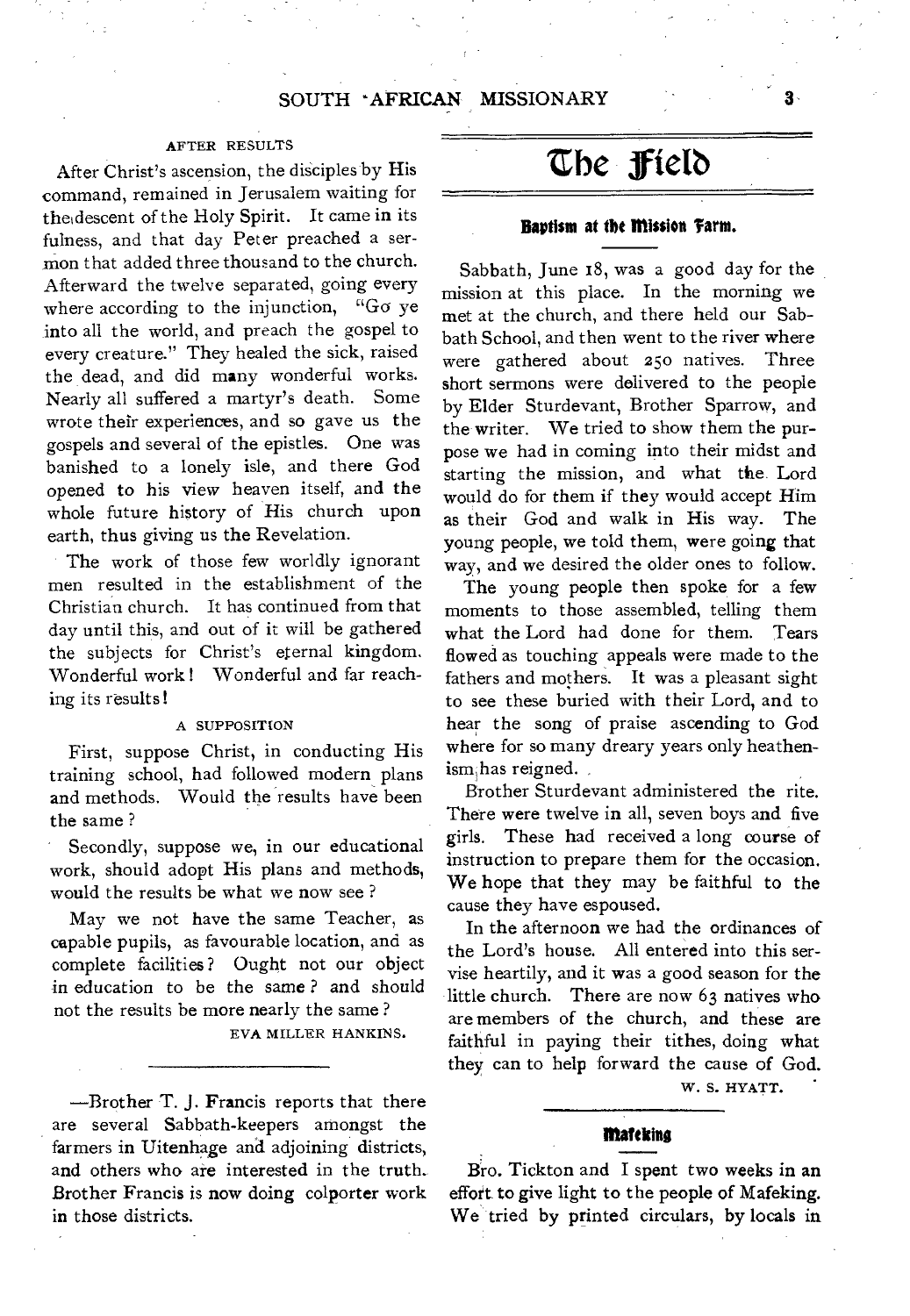the paper, and by personal invitations', to obtain an audience, but did not succeed in getting a sufficient number to warrant a longer stay. The few who did come were irregular in attendance, and so did not get the full benefit of what they heard.

As other work was pressing, I concluded to leave Mafeking for the present. We took forty subscriptions for the *Sentinel,* and Brother Tickton sold' a lot of "Object Lessons" and other literature. We are hoping that some of this seed will bring forth fruit.

We spent the Sabbath very pleasantly with Brother Buckley's family. He lives six miles out in the country. I. J. HANKINS.

#### **East London**

Our tent effort in East London closed three weeks ago. One person took a firm stand for the truth, and decided, at any sacrifice, to obey all the commandments of God. His employers at first tried to intimidate him but when they saw that he had fully made up his mind to keep the Sabbath, they not only permitted him to retain his position, but granted him the privilege of doing piece work, which means the possibility of earning more money than before.

Two others have since decided to walk in the light. One of these, Brother Martyn, was at one time connected with our people, and worked as an engineer in the Battle Creek Sanitarium. He also did some canvassing. He came to this country about six months ago, and has since the second day after his arrival in East London, held a good position in one of the leading bicycle factories. He is now rejoicing in the truth; and the Lord has honoured his faith by enabling him to retain his situation.

The other one to accept the truth is a lady recently from England. Her husband, who is a first class tradesman, is much interested. We are now carrying on the work by canvassing, Bible readings, and visiting. Quite a number with whom we are holding readings are much impressed. Several believe that we have the truth, and seem to be about ready to follow their convictions.

Brother Shone still conducts services for the members of the Dutch Reformed Church in Cambridge. These people have several times asked him to become their permanent minister. We trust that when the testing truths are presented, some of these precious souls will take their stand for the right.

The company at the Location are becoming established in the faith. They rejoice that it is not only their privilege to know and obey the truth, but also to bear reproach for their Master, and "suffer for His sake."

D. F. TARR.

#### **Brief visit**

Returning from Mafeking, I met Dr. Thomason in Kimberley, where we spent about a week. The interest is increasing in the health department of our work. The treatment rooms are patronised by a good class, and many are receiving much benefit physically. The work done is not simply giving baths, but genuine sanitarium treatments. The leading physicians are sending some of their patients to us for treatment. As soon as the people learned that Dr. Thomason was in the town, they kept him busy examining patients. Some of these require surgical operations, and are ready as soon as we are. A room for surgical work, a few rooms for the accommodation of patients, and increased facilities in the ladies' department, seem to be an immediate necessity if we are to meet the needs and wants of the people. The Doctor's talks to our people were much appreciated, and all were anxious to cooperate in the medical missionary work.

We spent one day 'very pleasantly and profitably at Brother Honey's home. At Port Elizabeth and Uitenhage we spent a few days, considering the outlook for sanitarium work. The ordinances were celebrated in both of these churches'. We were sorry to find Miss Blodgett in ill' health. Dr. Thomason advised her to give up her school work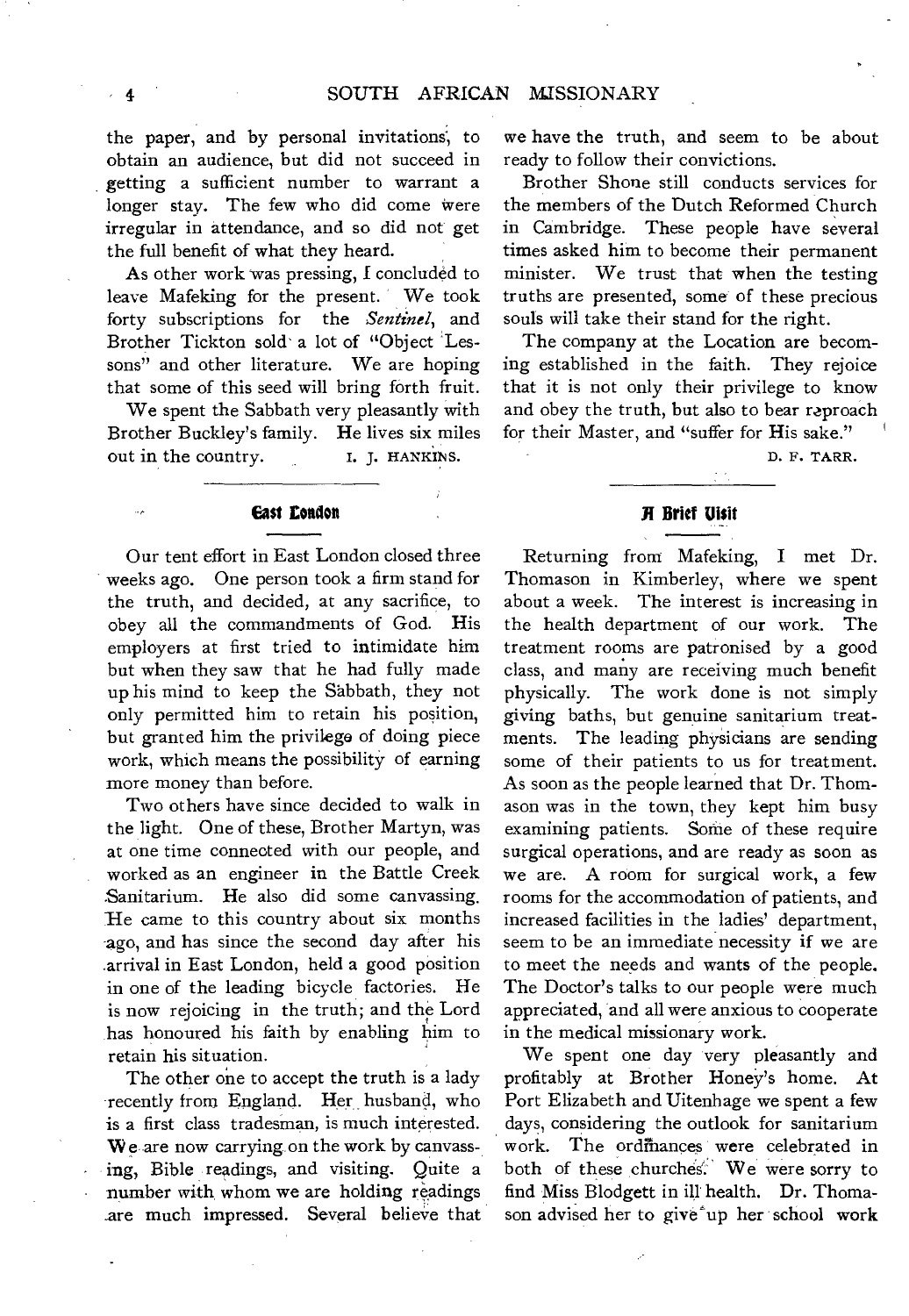at once. Miss Ina Austen will take her place.

Our meetings at Rokeby Park were very interesting and well attended. All were interested especially in the Doctor's experiences preparatory to work in this field, and felt that inasmuch as the Lord helped him to prepare so quickly, we must now lose no time in getting at the work here. The location of our Sanitarium is the question now before us. We looked at a site near Grahamstown ; we visited a hot spring near Worcester, and broke our journey at Stellenbosch, to see the advantages offered for this work. As yet, however, we have decided nothing. We will continue in Plumstead until the Lord indicates our future permanent location. I. J. HANKINS.

#### **Basuto Mission**

We are having some good times in this part of the harvest field, and no doubt you would like to hear about it. We keep the little chapel almost "warm" with meetings.

We are seeking to follow the Lord's instruction given through the spirit of prophecy, to educate, educate, educate, the people. We have a meeting for worship every morning (Sabbath excepted) in the church. On Wednesday afternoon Murray Kalaka conducts a meeting and gives instruction from 'Steps to Christ." On Thursday afternoon, Mrs. Chaney conducts a women's meeting with Murray to interpret. Friday at sundown we have a meeting. On the Sabbath we have Sabbath School followed by another service. Then in the afternoon we meet at old Mrs. Kalaka's with the most advanced of our church members for the study of the Sabbath School lesson from the pamphlet. We enjoy the studies in Revelation.

Then beside these meetings for the people, Murray and Sekopane come to our house on Sunday, Tuesday, and Thursday evenings for study on special subjects. We have been studying the principles of Christian education for three weeks past, and are planning for aggressive work when we begin our school

again next week. Yesterday we spent almost all day among the people. Just before breakfast Murray and I went to Chief Mohali's, and had a good gospel talk with him. Then we went to Chief Jacob's kraal, and I told him that I had come to have a heart-to-heart talk with him. The Lord *made it* a heart-to-heart talk, for after about twenty minutes' conversation the old man seemed to be melted down, and then I used the little Sesuto that I have learned and said to him, "Come, Jacob, come to 'Jesus," and he replied, "Yes, I will, I do give myself to Jesus." We then had a season of ,prayer in which Jacob took part. We then returned to the house, and as Mrs. Chaney had finished her house work and Sekopane had come over, we planned for our day's work. Mrs. Chaney and Sekopane went to some kraals across the river to the west, while Murray and I went around the north side of Mt. Kolo. At the first kraal we came to there were twenty women and four men who had come to sympathise with a man whose son had just died in Bloemfontein, so we had a good audience there. Then going on to the next kraal we found six men and preached to them. Meanwhile Mrs. Chaney and Sekopane were having a good time with the two's and three's, and sometimes more, that they met. They called at one hut where a very old man and woman were living, and they did some personal work.

The old woman said that they wanted to be Christians, had wanted to for years, and they were waiting for God to change their hearts, but that she had not seen the. Lord come and do it yet, and so their hearts were still unchanged. , Mrs. Chaney then directed their minds to God's Word. But the old woman said, "How can I give my heart to Jesus ? I can't see him." Mrs. Chaney then used a simple illustration, and she burst out laughing, and said, "Oh yes, I see it now, I see it now," and she seemed to grasp the gospel truth. She told how she had attempted to pray to God some years ago. A companion and herself agreed together to become Christians and to pray'; but when they bowed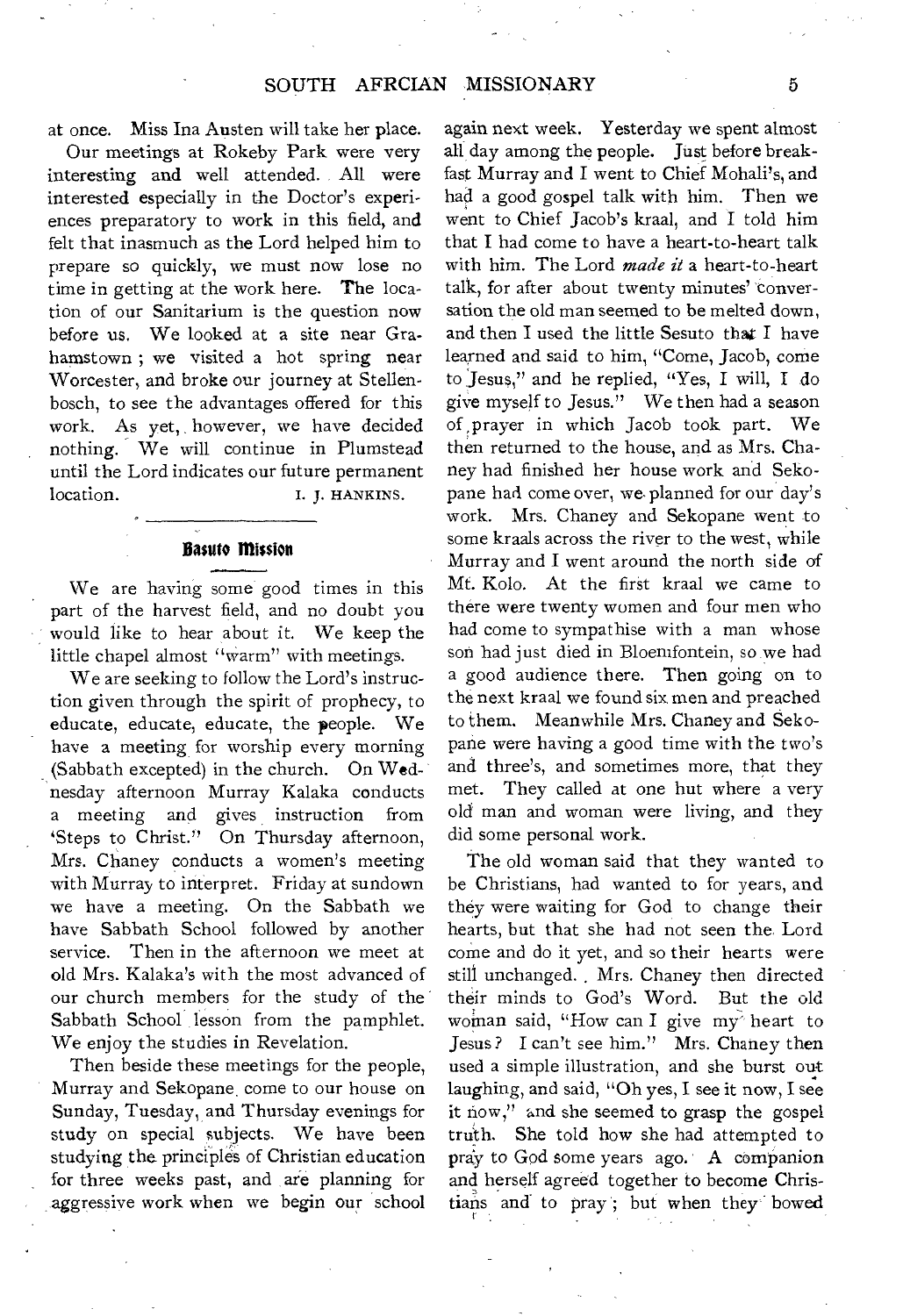down, she heard some very strange noise about her head that frightened her so much that she could not be induced to try it again. Mrs. Chaney then explained to them the nature and object of prayer.

At the chief's place they met a number of people, and after singing some songs and preaching to them, Mrs. Chaney told them about the school that we intend to start next week, that the pupils would be taught to read and to write, how to cultivate the soil, and to use tools, and that the girls and women would be taught how to sew and to make clothes. They seemed to be favourably impressed with the plans of the school, and the chief said that, he would influence the children of his kraals to attend the school.

The day's experiences seemed to put new life into Sekopane, and indeed into all of us. Murray and I went to see Jacob again in the evening, and read to him some of the precious promises of God's Word.

At our meeting this morning Jacob was almost the first one to lead in prayer, and it does our hearts good to see new converts taking part in our meetings. Another man who has been converted since we came, takes part in almost every meeting, and seems to be growing daily. J. A. CHANEY.

#### **Matabele Mission**

We had a good day here yesterday (Sabbath). About 25o natives gathered at the river to witness the baptism of twelve adults. The baptism was preceded by an impressive service. Elder Sturdevant showed why missionaries and teachers came out here ; that it was not for any temporal gain, but to gain souls for the kingdom of God. Then as agreed, I spoke for a few minutes, after which Elder Hyatt spoke words of encouragement to the candidates, and invited the fathers and mothers to give their hearts to God.

Jim interpreted for Elder Sturdevant, and William Mzeleti, one of Elder Armitage's boys, interpreted- for Elder Hyatt. A song was sung after each speaker had finished.

Opportunity was given to each candidate to tell in a few words why he had asked for baptism. The company then gathered round the water's edge to witness the solemn ceremony. At 3 p.m. the ordinances of the Lord's house were celebrated at the church. So passed a good day in the Master's service. To His name be all the praise.

C. R. SPARROW.



"Sound education," says Pestalozzi, "stands before me symbolised by a tree planted near fertilising waters. A little seed, which contains the design of the tree, its forms and proportions, is placed in the soil. See how it germinates and expands into trunk, branches, leaves, flowers, and fruit ! In the new-born child are hidden those faculties which are to unfold during life. The individual and separate organs *of* his being form themselves into a harmonious whole, and build up humanity in the image of God."

Sound education is a development. It is a gradual growth, not a forced one ; but a simple unfolding of the child into the youth, towards maturity. It follows the course of nature by assisting natural development. "The kingdom of God is as if a man should cast seed into the ground," and the development of the seed as "the earth bringeth forth fruit of herself : first the blade, then the ear, after that the full corn in the ear," The process may be a slow one, and may need patience ; but it is a sure and satisfactory one. "Behold, the bridegroom waiteth for the precious fruit of the earth, and hath long patience for it." The fruit that it bears is lasting.

It was in this way that Christ grew and developed, and by this means He desires all children and youth to grow. "In both, his physical and His spiritual nature He followed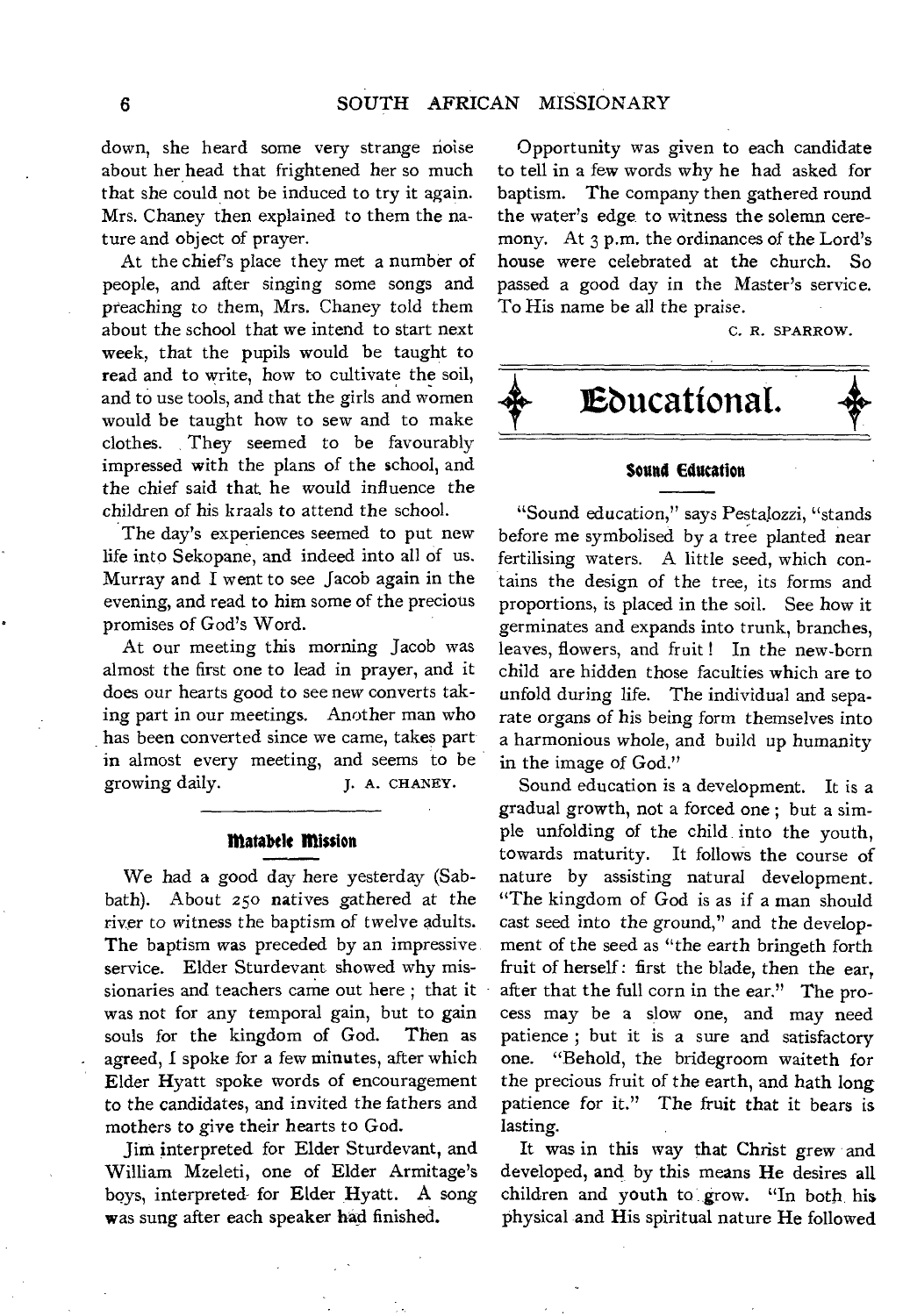#### SOUTH AFRICAN MISSIONARY

the divine order of growth, illustrated by the plant, as He wishes all youth to grow. At each stage of His growth He was perfect." The record says of His childhood, "The child grew and waxed strong in spirit, filled with wisdom, and the grace of God was upon Him." And of His youth it is recorded, "Jesus increased in wisdom, and stature, and in favour with God and man."

#### CONTRARY TO NATURE

Any process of education that refuses to recognise this principle of growth and development is contrary to nature. It oppresses and defaces the individuality of the child, and thereby stunts its growth. Education must grow out of one's inner being. It must be of one's own original thought and feeling. It is not something detached from the child that can be clapped on or poured in at will. But it is a life that grows out of the child that unfolds gradually like the plant ; for it is part of him. "Shall we not cease to stamp human nature, even in childhood, like coins, to overlay it with foreign images and foreign superscriptions instead of letting it develop itself and.grow into form according to the law of life planted in it by God the Father, so that it may be able to bear the stamp of the divine and become an image of God ? "

My brethren, give your children a good, sound, Christian education. 'Tis the most valuable legacy you can leave them. It is of much more inestimable worth than houses or lands. It can never be taken from them. God has ordained that childhood and youth are the periods of sowing. Only once do these times come ; and when they are not improved, the years of maturity are years of regret. The world is full of "what might have been" had parents been alive to the results. The cause of God has many devotees, but is to-day suffering for the lack of consecrated, educated ability. While time lasts, we shall have need of schools, therefore see to it that your children have a good, Christian education. C. H. HAYTON.

"Diligence is the mother of good luck."

#### Agent | Territory | Book Orders | Value | Helps | Total E. M. Howard Johannesburg Masterpiece os. od. o os. od. Mrs M. E. Howard.... Ladi's Guide 23 25 0 6 o 0 C. Robinson Gt. Contro. o 0 o 0 o 0 *F.* A. Spearing Maritzburg o o 0 o 0 Mrs. E. K. Stapleford Durban II 7 19 3 0 o 0 F. C. Ernst Bulwer o o 0 o 0 V. J, Maybury. Maritzburg 0 0 0 0 o 0 C. W. Wilkinson Krugersdorp 57 34 5 6 o 0 Mrs. C. Howard Johannesburg H. H. Book 34 tho so o 0 o 0 H. Schmidt Pretoria o 0 0 o 0  $\begin{matrix} 0 & 0 \\ 0 & 0 \\ 14 & 7 \end{matrix}$ Mrs. B. Robarts Germiston  $\begin{array}{c} \text{C. O. S.} \\ \text{H. W. L. I.} \end{array} \longrightarrow \begin{array}{c} \dots \dots \dots \end{array}$ 0 o  $\Omega$  $\tilde{\circ}$  $\overline{\bullet}$ Mrs. Infield.......... Johannesburg 14  $\Omega$ . . . . . . . . . . . . o 6 Reports 247 259 2 3 o 0 0

### **natal.Cransuaal** C**anvassing Report for June, 19o4.**

## **Cape Colony and O. R. C. Canvassing Report for June, 1904**

| Agent                                               | Territory                 | Book |            | Hours Ord. Misc. |    | Total           | Value                                                    | Deliveries |           | Value |
|-----------------------------------------------------|---------------------------|------|------------|------------------|----|-----------------|----------------------------------------------------------|------------|-----------|-------|
| $C.$ Haupt<br>$C.$ Kassebaum<br>$A. Change y$       | Vryburg Object Lessons 30 |      |            |                  |    |                 | $f_s$ s, d.<br>$0\quad 0\quad 0$                         | 1.<br>.    | o         |       |
| A. Tickton<br>Mrs. Tickton<br>I. B. Burton $\ldots$ |                           |      | ! <b>.</b> | 10               |    | $\frac{31}{26}$ | $\begin{array}{cc} 7 & 4 \\ 4 & \mathrm{II} \end{array}$ | 15<br>32   |           |       |
| T. I Francis                                        |                           |      |            |                  |    |                 |                                                          |            |           |       |
| 2 Reports                                           |                           |      | 30         | 27               | 30 | 57              | $\pm 11$ 15 .6                                           | 47         | $\bullet$ |       |